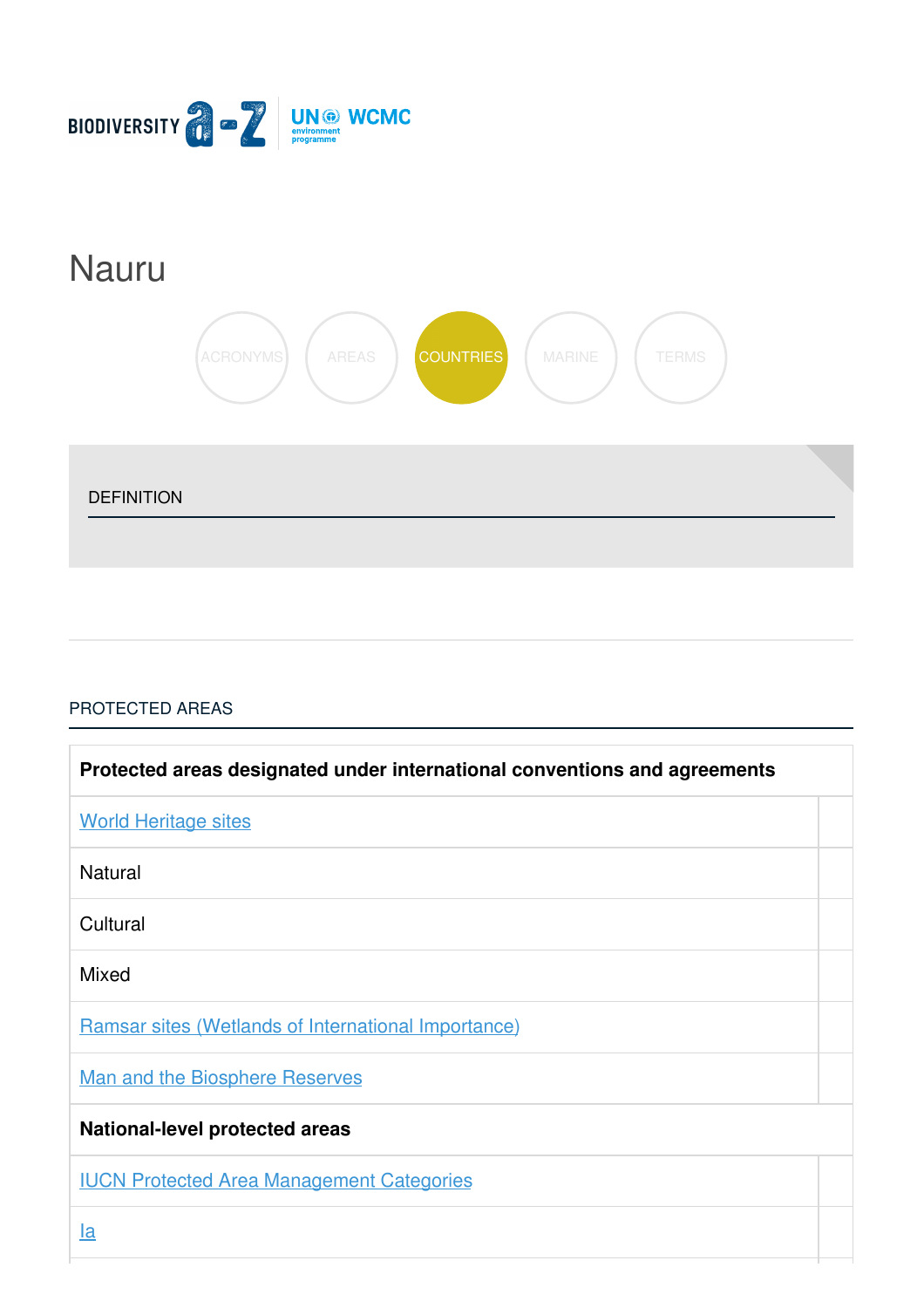| $lb$                         |  |
|------------------------------|--|
| $\mathop{\rm II}\nolimits$   |  |
| Ш                            |  |
| $\underline{\mathsf{IV}}$    |  |
| $\overline{\mathsf{V}}$      |  |
| $\underline{V}$              |  |
| Not Assigned or Not Reported |  |

## BIODIVERSITY [DESIGNATIONS](javascript:void(0))

Biodiversity designations represent the sites or regions that have been identified as important for biodiversity conservation due to their biological uniqueness or the high threat that they face. A plethora of different approaches have been promoted by conservation organisations and researchers in order to guide decisions about where to invest in biodiversity conservation. These approaches use globally consistent criteria and available data in order to identify and classify sites. The designations themselves do not confer protected area status, but many of the sites identified may partly or fully overlap with a protected area designation on-ground.

| <b>Key Biodiversity Areas</b>             |  |
|-------------------------------------------|--|
| <b>Alliance for Zero Extinction Sites</b> |  |
| <b>Crisis Ecoregions</b>                  |  |
| <b>Centres of Plant Diversity</b>         |  |
| <b>Endemic Bird Areas</b>                 |  |
| <b>Global 200 Ecoregions</b>              |  |
| <b>High Biodiversity Wilderness Areas</b> |  |
| <b>Intact Forest Landscapes</b>           |  |
| <b>Last of the Wild</b>                   |  |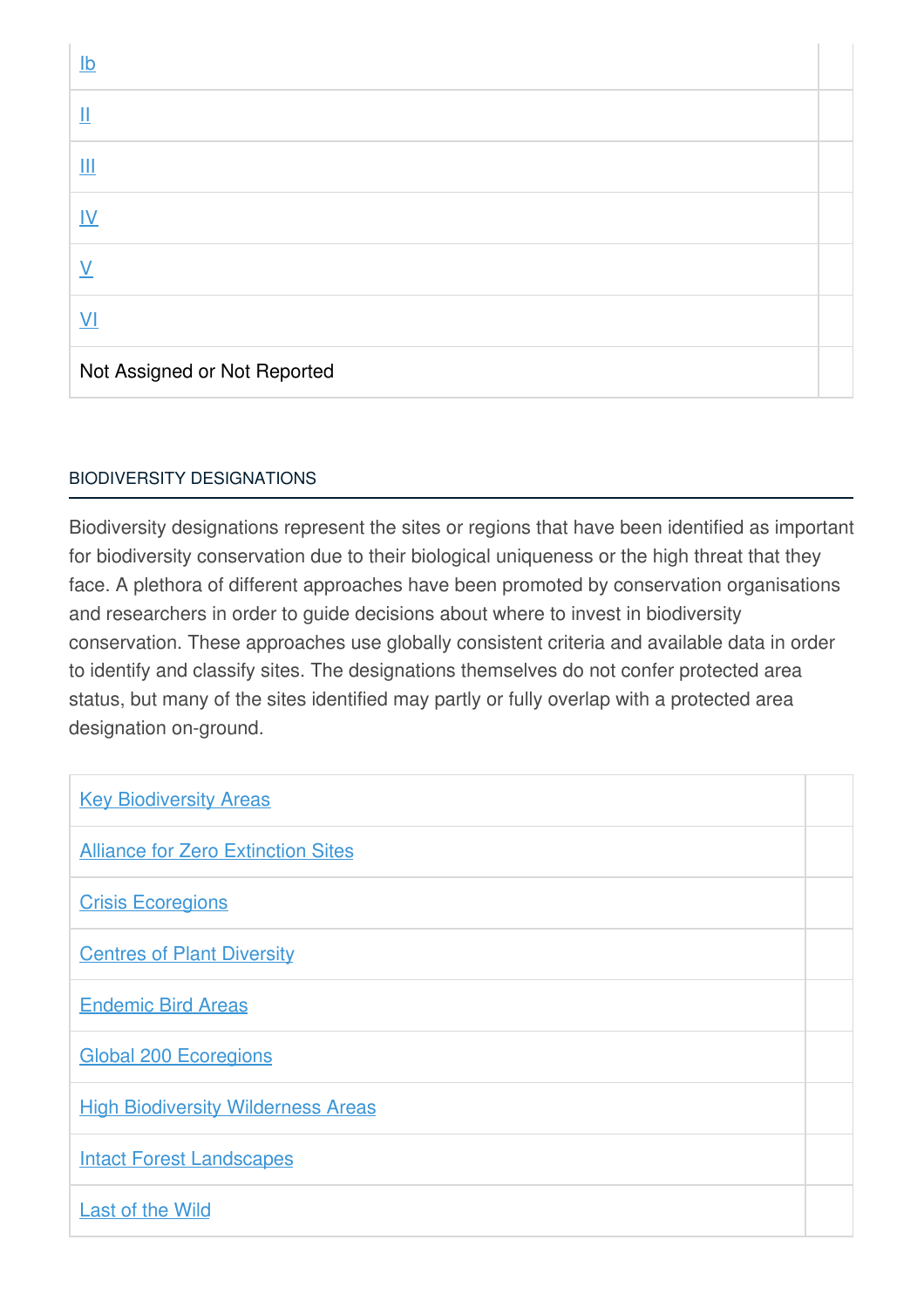Important conventions and multi-lateral agreements that relate to biodiversity and the environment.

| <b>Convention on Biological Diversity (CBD)</b>                                                   | Ratification |
|---------------------------------------------------------------------------------------------------|--------------|
| <b>Convention on International Trade in Endangered Species of Wild Fauna</b><br>and Flora (CITES) |              |
| <b>Convention on the Conservation of Migratory Species of Wild Animals</b><br>(CMS)               |              |
| <b>International Convention for the Regulation of Whaling (ICRW)</b>                              | Adherence    |
| <b>International Plant Protection Convention (IPPC)</b>                                           |              |
| <b>International Convention for the Prevention of Pollution from Ships</b><br>(MARPOL Convention) |              |
| <b>International Treaty on Plant Genetic Resources for Food and Agriculture</b><br>(Plant Treaty) |              |
| <b>Convention on Wetlands of International Importance (Ramsar Convention)</b>                     |              |
| United Nations Convention on the Law of the Sea (UNCLOS)                                          | Ratification |
| Chapter XXI 3. Convention on Fishing and Conservation of the Living<br>Resources of the High Seas |              |
| <b>World Heritage Convention</b>                                                                  |              |
| <b>Antarctic Treaty</b>                                                                           |              |

### OTHER [MEMBERSHIP](javascript:void(0))

| <b>Arctic Council</b>               |  |
|-------------------------------------|--|
| International Maritime Organisation |  |
| <b>IPBES</b>                        |  |